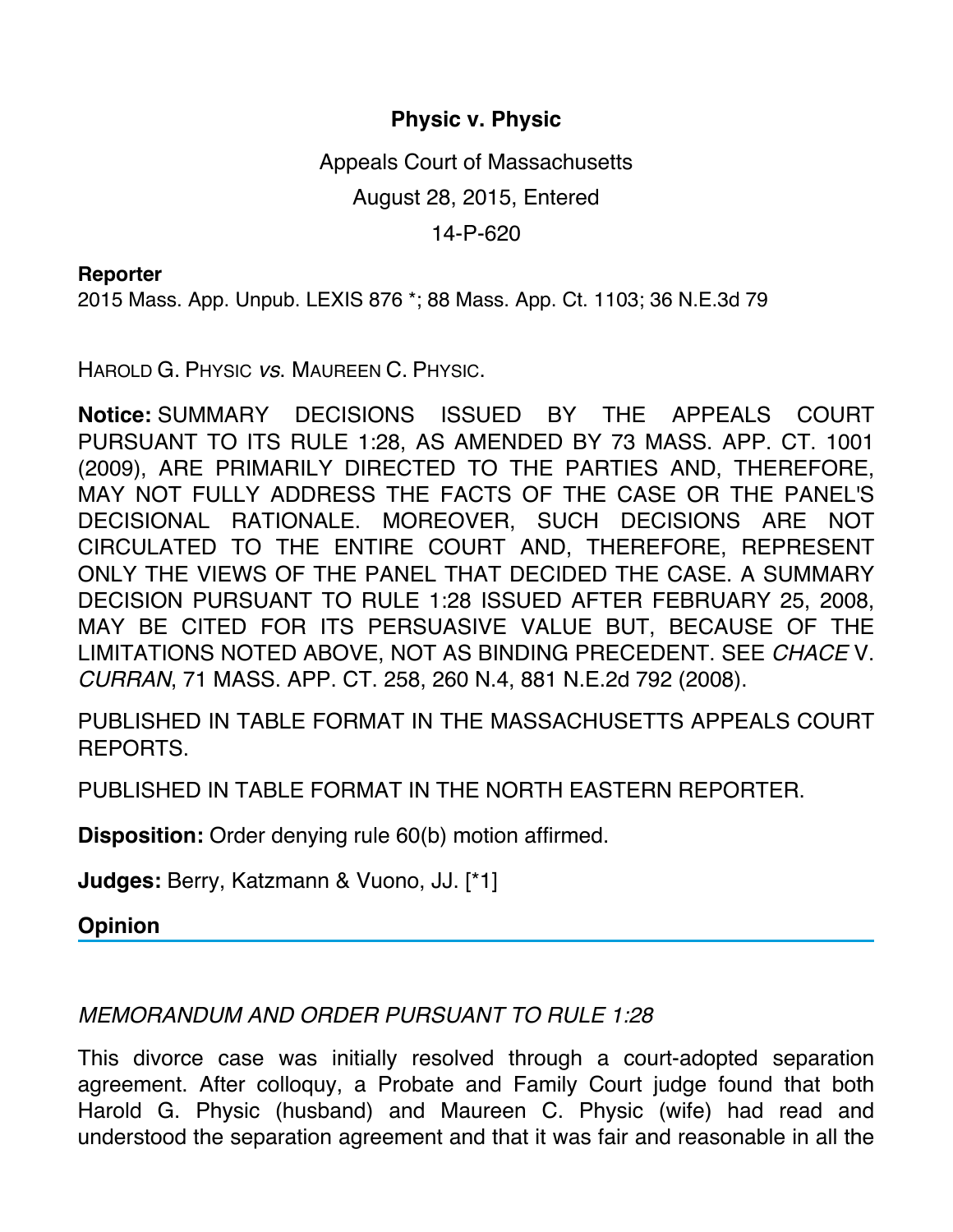circumstances. The separation agreement was incorporated and merged into a judgment of divorce nisi.

The month after the judgment of divorce nisi became absolute, the husband sought modification of the separation agreement. He contended that he, the wife, and her counsel discussed the separation agreement, which was drafted by the wife's counsel, before presenting it to the judge, and that he was effectively in shock during this process: despite being the one who filed the underlying complaint for divorce, he claimed to have been "blindsided" by the wife having counsel, and by her counsel having drafted a separation agreement. In any event, three months after the husband filed the complaint for modification, the parties again entered into an agreement, one modifying their separation [\*2] agreement. The same judge approved the modified separation agreement, merging it into the judgment. Shortly thereafter, the parties sought entry of a qualified domestic relations order (QDRO) to divide the husband's pension consistent with the provisions of the judgment incorporating the now-modified separation agreement. That motion was allowed and the QDRO executed.

A few months later, the husband filed a motion for relief from judgment under Mass.R.Dom.Rel.P. 60(b). His essential argument was that despite the modifications made to the separation agreement, the judgment remained unfair to him. The rule 60(b) motion was denied (by the same judge) and the husband now appeals.

Under the familiar standard we review an order on a rule 60(b) motion for abuse of discretion. See *Owens* v. *Mukendi*, 448 Mass. 66, 72, 858 N.E.2d 734 (2006). After the husband filed his notice of appeal, the parties filed an assented-to motion under rule 60(b). This motion was allowed, and the judgment has been modified to address almost all of the aspects of the judgment to which the husband objected. Although the husband urges us to address the denial of the rule 60(b) motion as of the time it was entered, this subsequent action in the trial court renders moot most of the husband's case. The only aspect of the judgment that remains [\*3] operative to which the husband specifically objects is the provision relating to the division of the husband's pension, which was implemented by the QDRO.

We cannot find an abuse of discretion in the judge's refusal to grant the requested relief. The husband entered into an agreement for judgment that the judge found fair and reasonable. The husband subsequently concluded that it was not fair. He then sought, and obtained, modification of some of the terms of that agreement. That is, he agreed that the problems with the initial stipulated agreement for judgment had been resolved to his satisfaction.